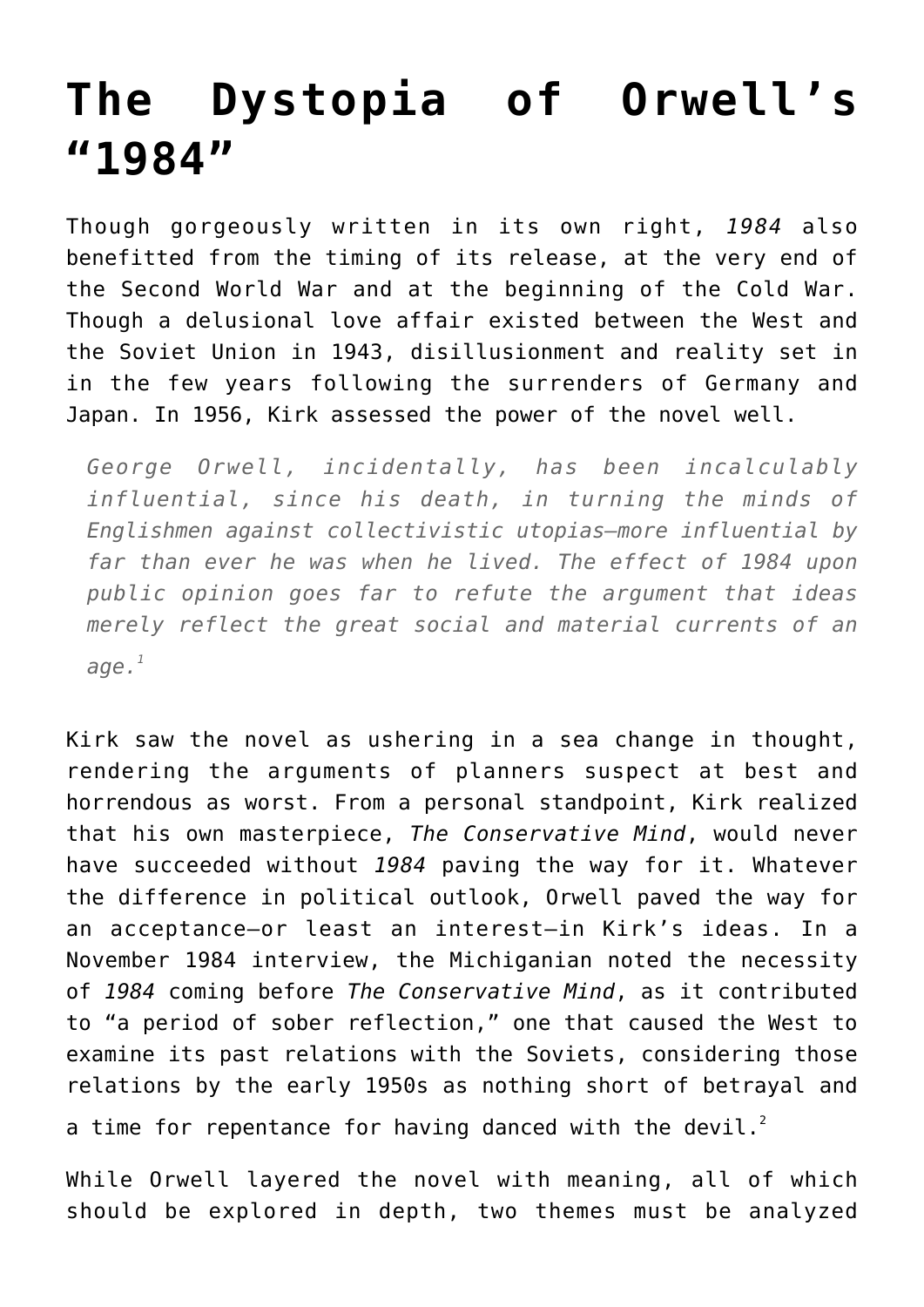explicitly for our purposes: the corruption and simplification of language; and the loss of time. Famously, Orwell created a form of English, post-ideological and pared down so much that it discouraged or outright abolished freedom of thought, creativity, and imagination. The author called it "Newspeak." Importantly, this carries profound significance in at least two ways. First, the term itself means a language well beyond—or below—modern English, which has evolved almost without any direction or command over centuries and centuries. Perhaps more than any other institution, language has evolved naturally and without a command structure. It has grown spontaneously as the profound political philosopher, Friedrich August von Hayek observed, discovered rather than made. With Newspeak, however, the language evolution ends, and its devolution, limited by the seemingly endless bitterness of the tyrannical society, begins. Its devolutionary trajectory, importantly, will be even sharper than its evolutionary ascension. A longish conversation between the protagonist, Winston Smith (really an anti-hero), and his closest friend (if "friend" can even be used here), Syme, a philologist and party intellectual, filled with a "vapid eagerness," reveals much. Meeting in the cafeteria, Syme enthusiastically explains the eleventh edition of the Newspeak dictionary to Smith.

*'It's a beautiful thing, the destruction of words. Of course the great wastage is in the verbs and adjectives, but there are hundreds of nouns that can be got rid of as well. It isn't only the synonyms; there are also the antonyms. After all, what justification is there for a word which is simply the opposite of some other word? A word contains its opposite in itself. Take "good", for instance. If you have a word like "good", what need is there for a word like "bad"? "Ungood" will do just as well— better, because it's an exact opposite, which the other is not. Or again, if you want a stronger version of "good", what sense is there in having a whole string of vague useless words like "excellent" and "splendid" and all the rest of them? "Plusgood" covers the meaning; or*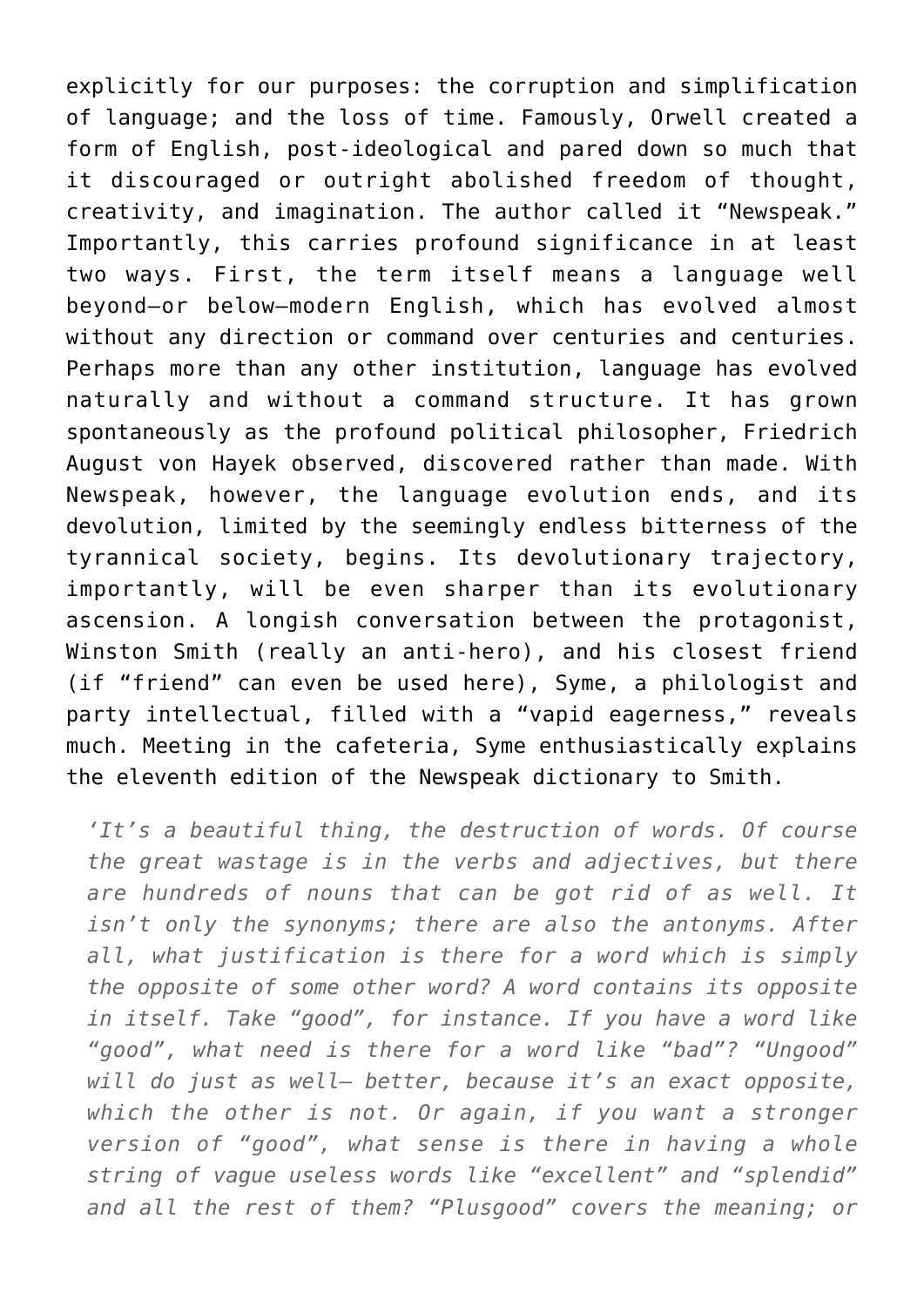*"doubleplusgood" if you want something stronger still. Of course we use those forms already, but in the final version of Newspeak there'll be nothing else. In the end the whole notion of goodness and badness will be covered by only six words— in reality, only one word. Don't you see the beauty of that, Winston?<sup>3</sup>*

No reason exists, he continues, for two or three words to linger when one will do.

Of course, one will not do, as English has a massive vocabulary for a reason. English speakers have tended to appreciate specific words for their unique meanings. Unlike German, which combines words to form new works, English has incorporated new words or coined them. While it is perfectly fine in the English language to have several words that might, perhaps, overlap anywhere from fifty to ninety percent in meaning, it has been regarded best to pick the exact term.

Second, though, Newspeak serves the function of propaganda. Orwell is not alone in his worries that the entire western world was sliding away from art and complexity toward simplicity and propaganda in the middle decades of the twentieth century. In the late 1930s, the American public intellectual Walter Lippman feared that nearly all of the western world had politicized and had taken language and art into the sewers of power and power alone. The Anglo-Welsh man of letters, Christopher Dawson, worried in 1946 that politics had subsumed all under its devouring maw. In his deeply moving short story, *Leaf by Niggle*, Tolkien beautifully juxtaposed the nature of art and the subhuman nature of propaganda. While art leavens the dignity of the human person, propaganda, by appealing to the lowest aspects of the human person, seeks conformity and domination.

Choice of vocabulary, Syme correctly realizes in *1984*, leads one to independent thought. "In your heart," he tells Orwell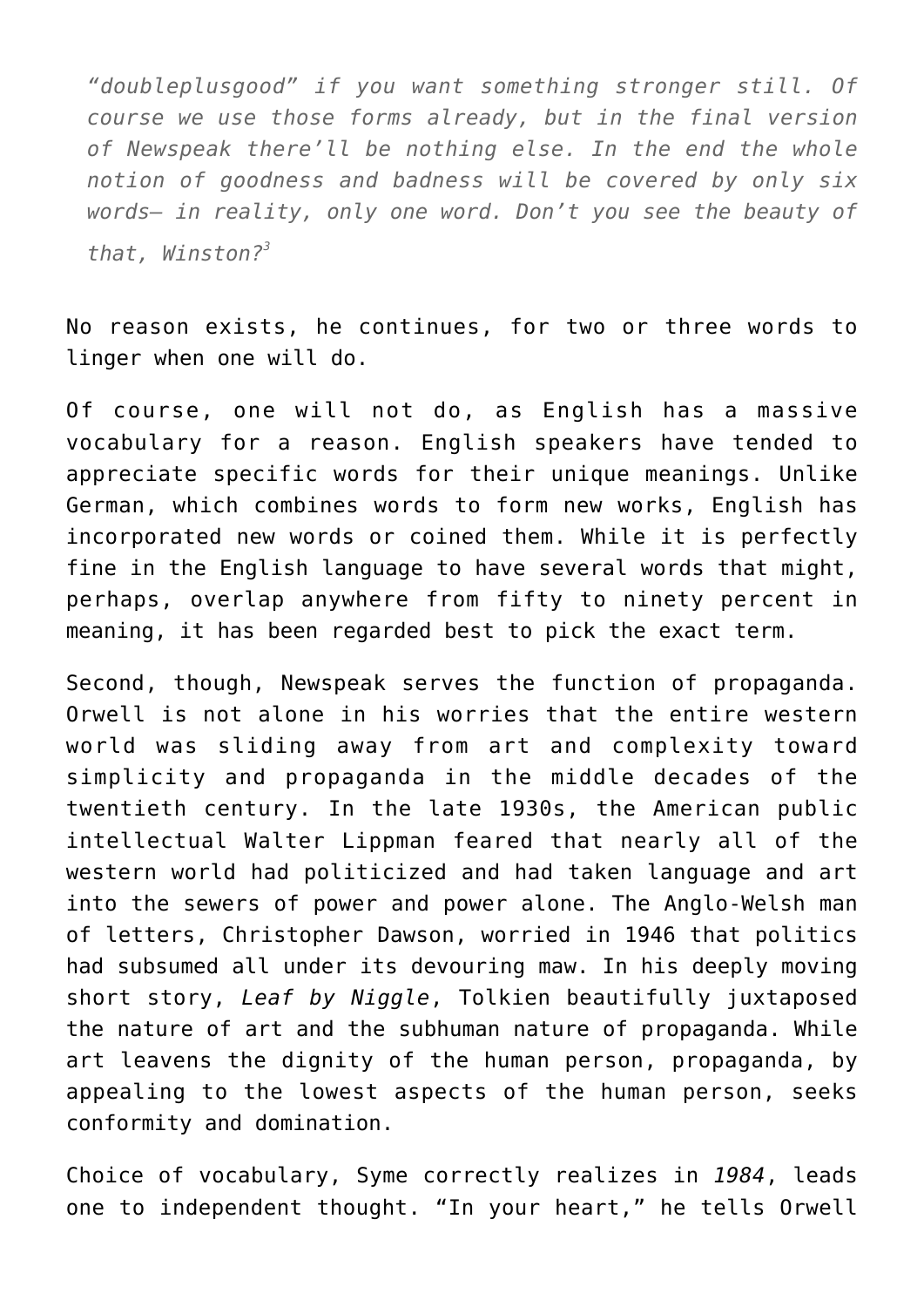over some stale bread, "you'd prefer to stick to Oldspeak, with all its vagueness and shades of meaning. You don't grasp the beauty of the destruction of words."<sup>4</sup> Narrow the vocabulary and you, by necessity, narrow thought. Further, by introducing conflicting ideas such as "crimestop, blackwhite, and doublethink," a persons becomes "unwilling and unable to think too deeply on any subject whatever."<sup>5</sup>

Fully embracing and utilizing the limitations promoted by Newspeak, Big Brother infamously proclaims: War is Peace; Freedom is Slavery; and Ignorance is Strength. More malleable than previously assumed, the human beings of *1984* have accepted these lies as unquestioned truths, essential to the stability and order of the very essence of society. To question them would mean certain discomfort and almost certain death. As the one character most representative of Big Brother states during his interrogation of Smith: "We are interested solely in power. Not wealth or luxury or long life or happiness; only power, pure power." After all, he continues, the "object of power is power." And, further, God, if he exists, is power. "We are the priests of power."<sup>6</sup> Real power resides not primarily in the ability to control nature, but to control men. $<sup>7</sup>$ </sup>

The other truly fascinating feature about *1984* is Orwell's use of time and exploration of its subjective nature in a dystopia. As already noted, Big Brother and the party, Ingsoc, must constantly erase the past and even their erasure of the past. This never ends, making it a vital part of state control of society. That Orwell named the novel *1984* is a fascinating aspect of the story, as the protagonist, Smith, really has no idea what year it is. Ingsoc has decreed it the year 1984, and, therefore, it is. But, according to our calendar, it might be 1983 or 1985 or some other year. Smith's first act of defiance in the actual narrative is his recording of the date in a black-market notebook: "April 4th, 1984."<sup>8</sup> With this act,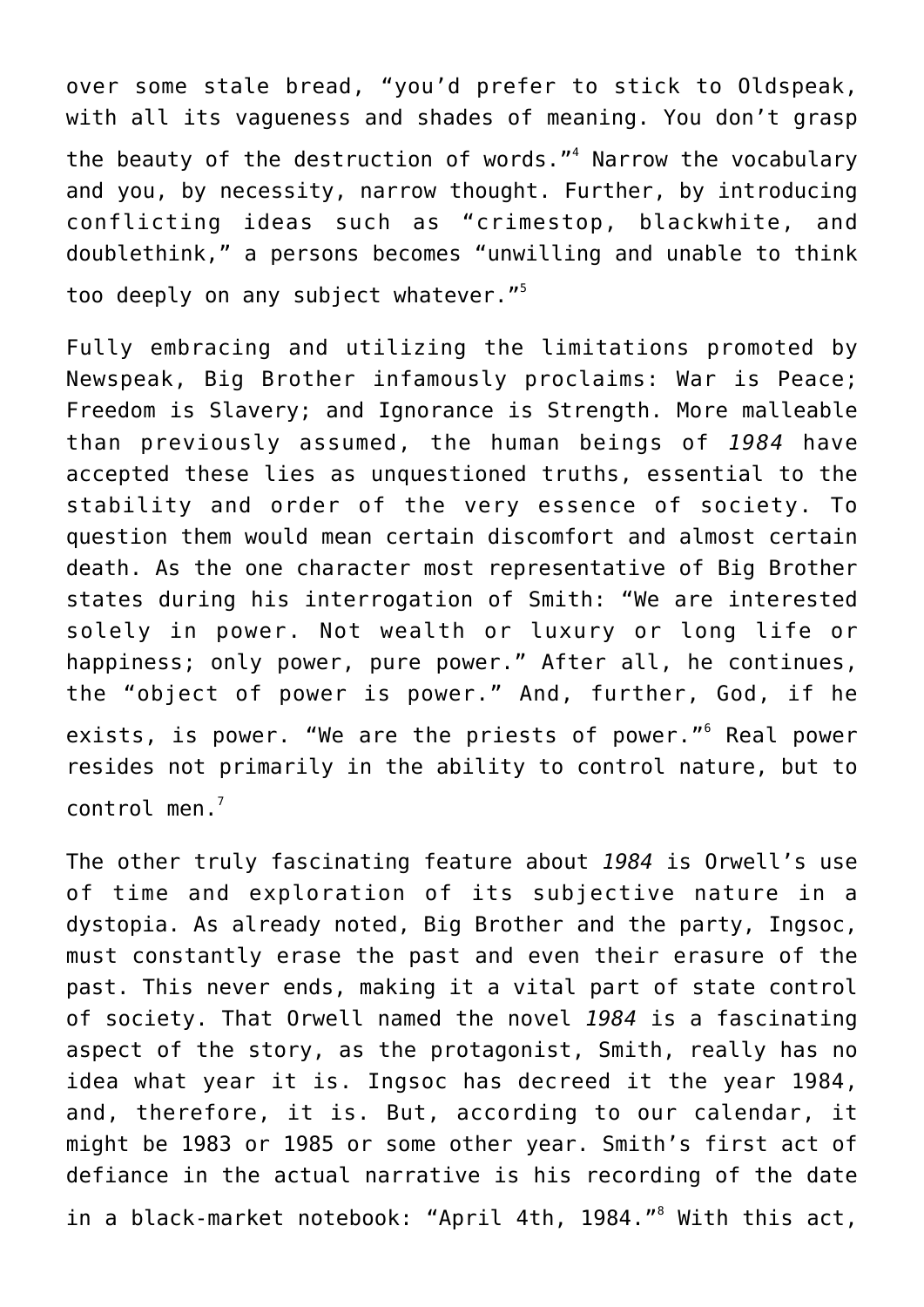he has stamped his personality on paper, but he as, vitally, anchored himself, thus giving himself a sense of order and, ultimately, a place within the transcendent realm of justice. This act, after all, means more to him and his personality than to anything else. If he's writing for future generations, he acknowledges, the future will either be the same as the present, oppressive, or it will be free. If the former, he will be ignored. If the latter, "meaningless."<sup>9</sup>

The meaning of time plagues Smith throughout the novel. When he enters an old curio shop, he ventures upstairs and finds "an old-fashioned glass clock with a twelve-hour face." $10^9$  After encountering it, a children's rhyme haunts Smith.

*Oranges and lemons, say the bells of St. Clement's*

*You owe me three farthings, say the bells of St. Martin's<sup>11</sup>*

Though the rhyme reminds Smith of a better past, he had come to believe he, like all others in the present, are already dead, simply walking corpses. At one point, he attempts to proffer some form of historical consciousness to his lover, Julia. "History has stopped. Nothing exists except an endless present in which the Party is always right. $1^{12}$  Her response startles and frustrates Smith, as he seeks some purpose even in his walking death. "One knew that it was all rubbish, so why let oneself be worried by  $it?$ "<sup>13</sup> Through their conversations, Smith comes to realize that "the object was not to stay alive but to stay human."<sup>14</sup>

Yet, Big Brother catches Smith and Julia, imprisoning and torturing them. Throughout the entire procedure, the detainees refuse to let the prisoners know the hour or the day. Without windows and with irregular feedings, the captives lose all sense of time, not even knowing if it is night or day. Everything has become disordered. During the torture sessions,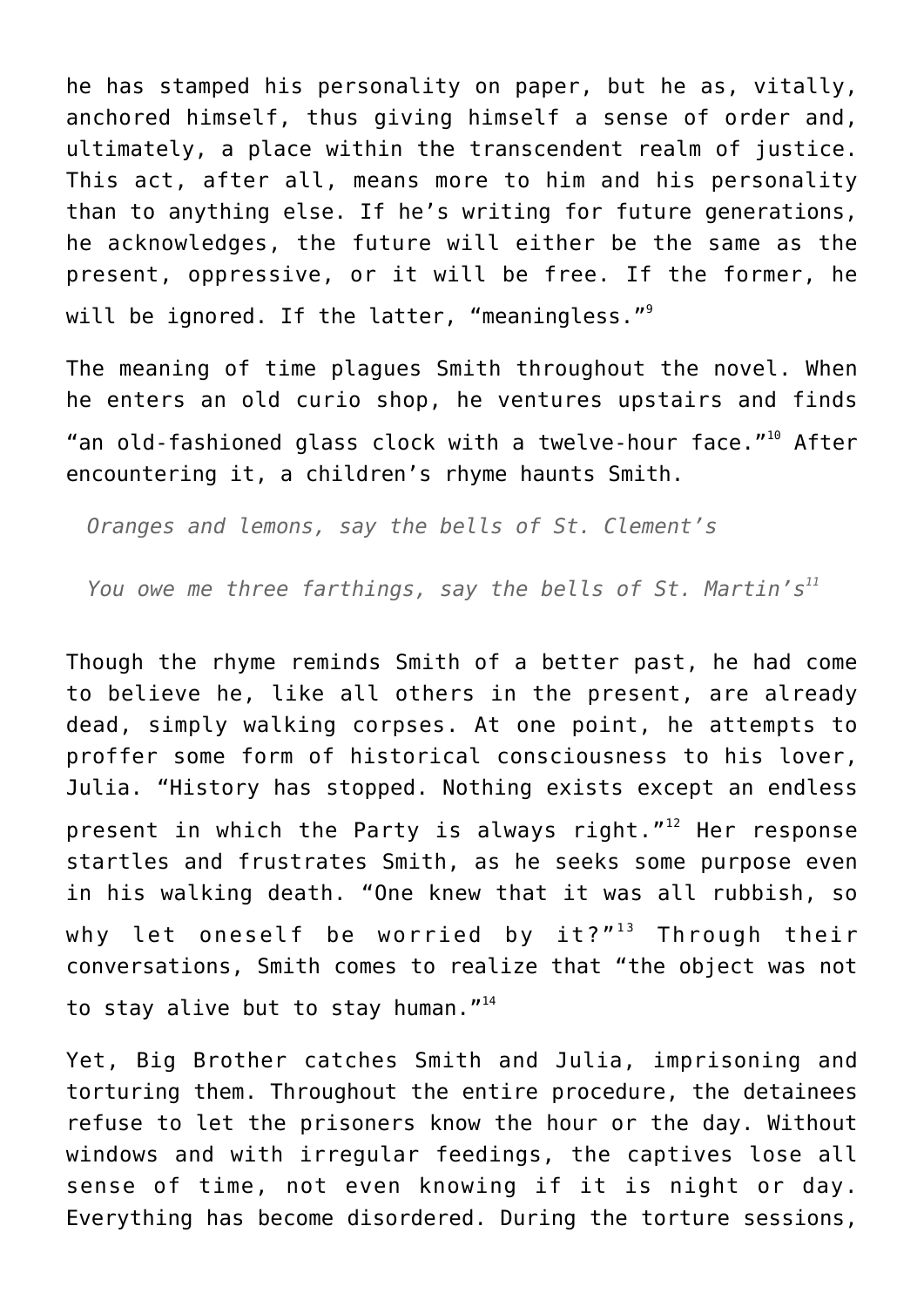Smith is force to repeat the central tenet of the Party: "Who controls the past controls the future; who controls the present controls the past."<sup>15</sup> The slogan itself is the undoing of the nursery rhyme, "Oranges and Lemons." Time has no independent liturgy, no seasons, no inevitabilities—except as a tool of power. When Smith resists, holding onto the idea that time does matter and that a future might be better, his torturer states: "If you want a picture of the future, imagine a boot stamping on a human face-forever."<sup>16</sup>

*This blog post has been reproduced with the permission of [The](http://www.imaginativeconservative.org/) [Imaginative Conservative.](http://www.imaginativeconservative.org/) The original blog post can be found [here](http://www.theimaginativeconservative.org/2015/05/dystopia-orwells-nineteen-eighty-four.html). The views expressed by the author and The Imaginative Conservative are not necessarily endorsed by this organization and are simply provided as food for thought from Intellectual Takeout.*???????????

1 Kirk, "The Path to Utopia," *Beyond the Dreams of Avarice*, 181-182.

 $^{\text{2}}$  Interview with Russell Kirk, November 11, 1984, quoted in Rodden, *Every Intellectual's Big Brother*, 78.

3 Orwell, *1984*, 52-53.

4 Orwell, *1984*, 53.

5 Orwell, *1984*, 217.

6 Orwell, *1984*, 272-273.

7 Orwell, *1984*, 275.

8 Orwell, *1984*, 7.

9 Orwell, *1984*, 7.